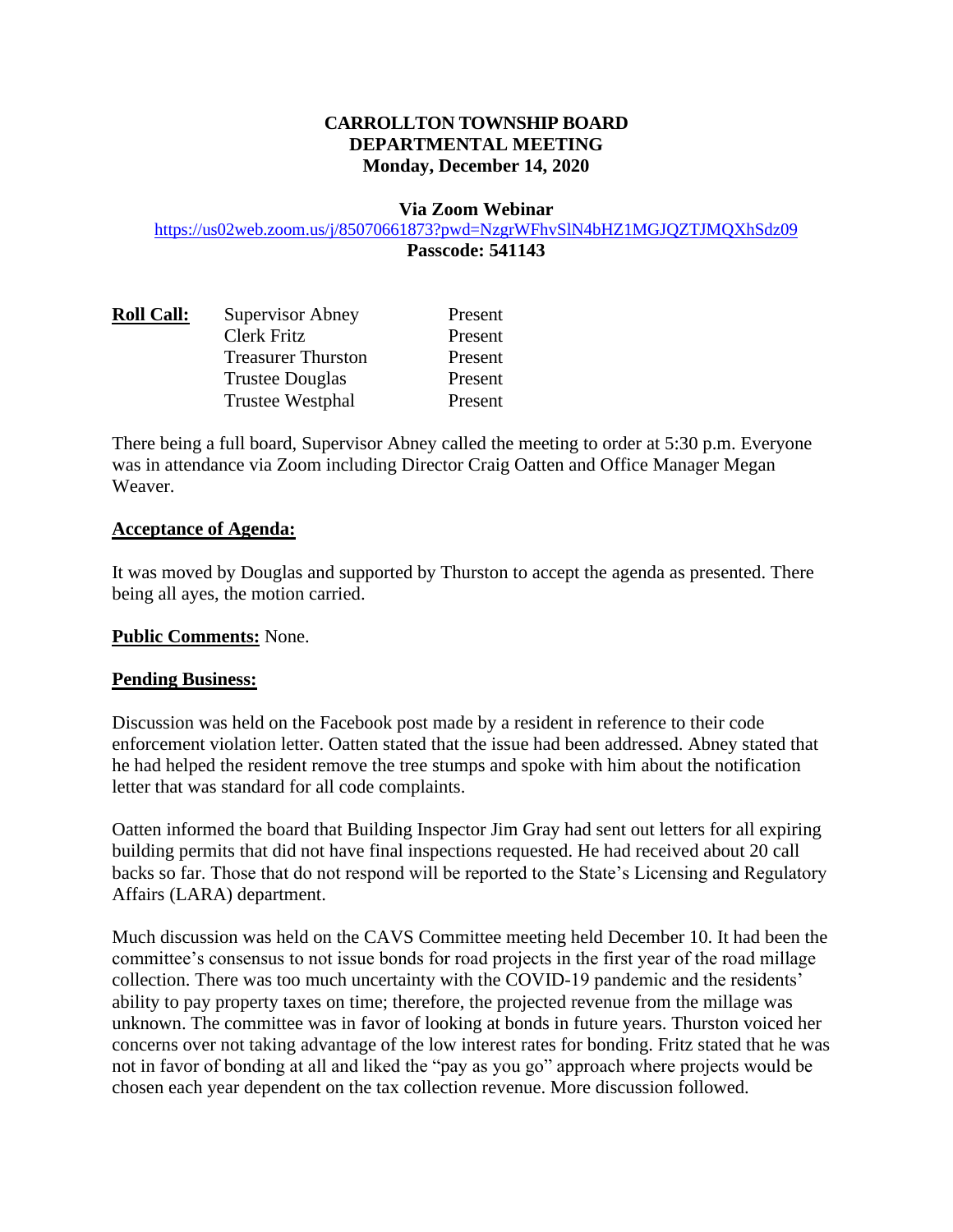It was moved by Abney and supported by Fritz to not bond for the first year for road projects and use the 2020 road millage tax revenue for a project to be determined in the 2021 construction season. There being 4 ayes and 1 nay (Thurston), the motion carried.

Weaver stated that the total amount of delinquent water/sewer accounts was \$46,393.45. She anticipated a second round of funds (\$2,789.63) to be provided through the State grant for those residents that are on food assistance. As for the scheduled shut-off date of January 4, 2021 for all those still delinquent, the Senate had passed SB 241 on December 10, 2020 allowing water service to remain on until March 31, 2021 due to the risk of public health during the COVID-19 pandemic. Weaver further explained that she anticipated the House to pass the bill as well and the DPW would not be doing water service shut offs until at least April 1, 2021. She would keep the board updated.

Oatten stated that he had still not received a call back from the Saginaw County Equalization Director in reference to the proposed Designated Assessor agreement.

Weaver informed the board that she had not received the final documentation from the Saginaw County Public Works Office in reference to the Phase III watermain project bond closure. She hoped to receive it near the end of the calendar year.

## **New Business:**

It was moved by Westphal and supported by Thurston to reappoint to the Construction Board of Appeals: Bill Dalton, Timothy Geese and William Schmitt with terms ending 11/25/2022. There being all ayes, the motion carried.

It was moved by Douglas and supported by Abney to put out for sealed bid the 2007 Chevrolet Impala with a minimum bid set at \$4,000. There being 4 ayes and 1 nay (Westphal), the motion carried.

## **Public Comments:** None.

## **Director Comments:**

Oatten informed the board that the Iron Belle Trail grant project was no longer on hold due to the COVID-19 pandemic and he would bring further information to them as he received it.

Oatten was having all department heads review all insured Township vehicles and equipment as part of the policy renewal process with MyMember Insurance.

## **Board Comments:**

Douglas stated that he was particularly proud of Clerk Fritz, Deputy Clerk Mejia and the election workers for all their hard work in the 2020 General Election. He was frustrated with both Congressmen Moolenaar and Wakeman for supporting the Texas lawsuit contesting the 2020